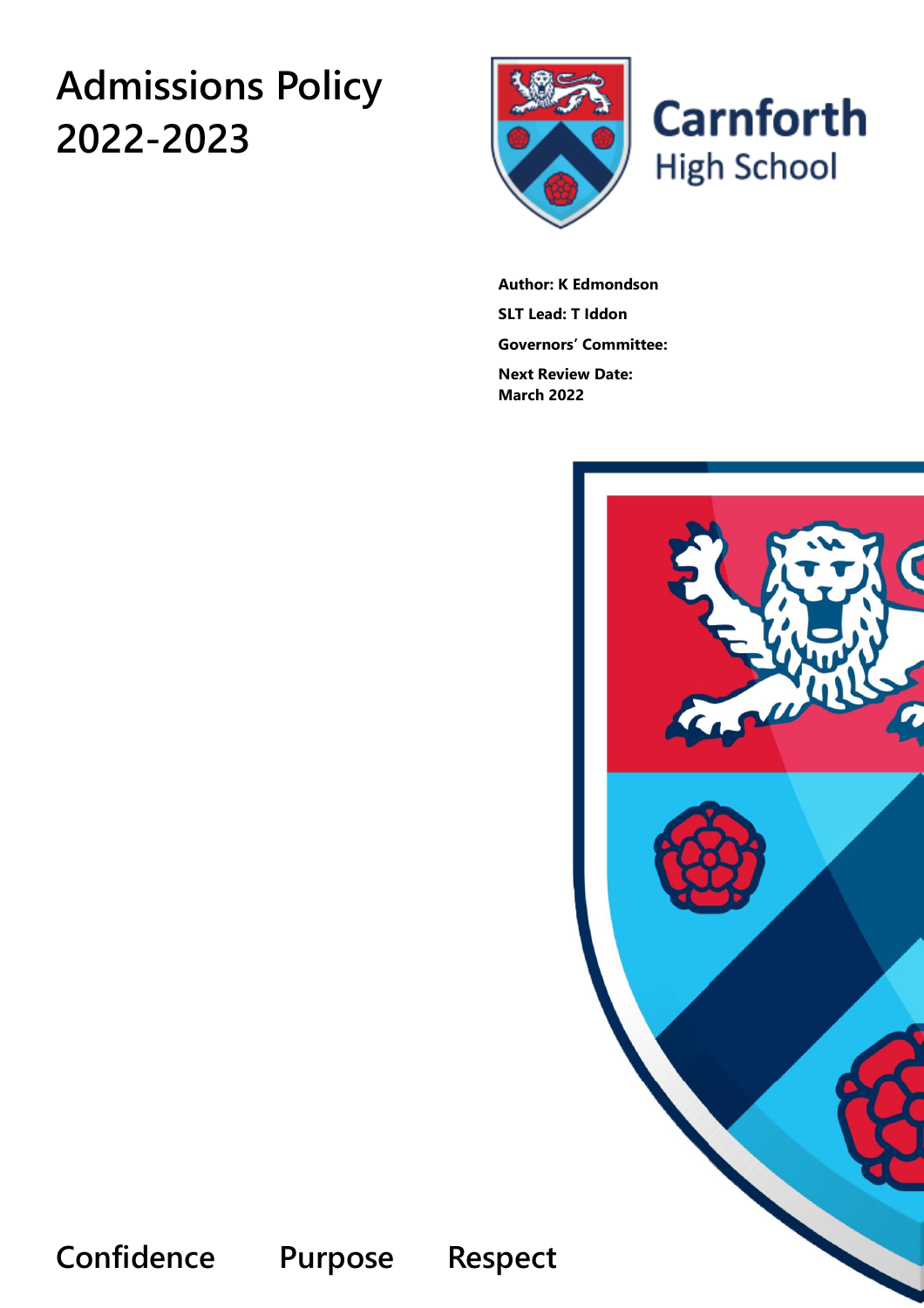#### **Introduction**

Applications for admission to the school should be made online between 1st September 2021 and 31st October 2021 via the Local Authority website www.lancashire.gov.uk/schools.

It is not normally possible to change the order of your preferences for schools after the closing date.

Parents **must** complete the Local Authority electronic form, stating three preferences.

**The school is not able to offer places beyond its admission number (150). Offers of places under the equal preference system will be sent to parents on 1st March 2022 by the Local Authority. Parents of children not admitted will be offered an alternative place by the Local Authority.** 

#### **Priority System**

In the event the school is oversubscribed, a supplementary form is available from the school and the school's website. The supplementary form should be returned to the school by 31st October 2021. If the school is oversubscribed, a failure to complete the supplementary form may result in your application for a place in this school being considered against a lower priority criteria.

**The number of places available for admission to Year 7 in September 2022 will be a maximum of 150.** The Governing Body will not place any restrictions on admissions to Year 7 unless the number of children for whom admission is sought exceeds this number.

The Governing Body operates a system of equal preferences under which they consider all preferences equally and the Local Authority notifies parents of the result. In the event that there are more applicants than places, after admitting all children with a Statement of Educational Need or Health and Care Plan naming this school, the Governing Body will allocate places using the criteria below, which are listed in order of priority:

#### **1. 'Looked After'**

'Looked After' means that the child is (a) in the care of a local authority, or (b) being provided with accommodation by a local authority in the exercise of their social services functions at the time of making an application to the school. 'Previously Looked After Children' are children who were Looked After, but immediately after being Looked After became subject to an adoption, residence or special guardianship order.

# **2. Brothers or Sisters currently attending the school**

This applies to brothers and sisters of those children who are currently on the school roll and who will be continuing into the next academic year. Note: "brother" or "sister" includes step, half, foster and adopted siblings living at the same address.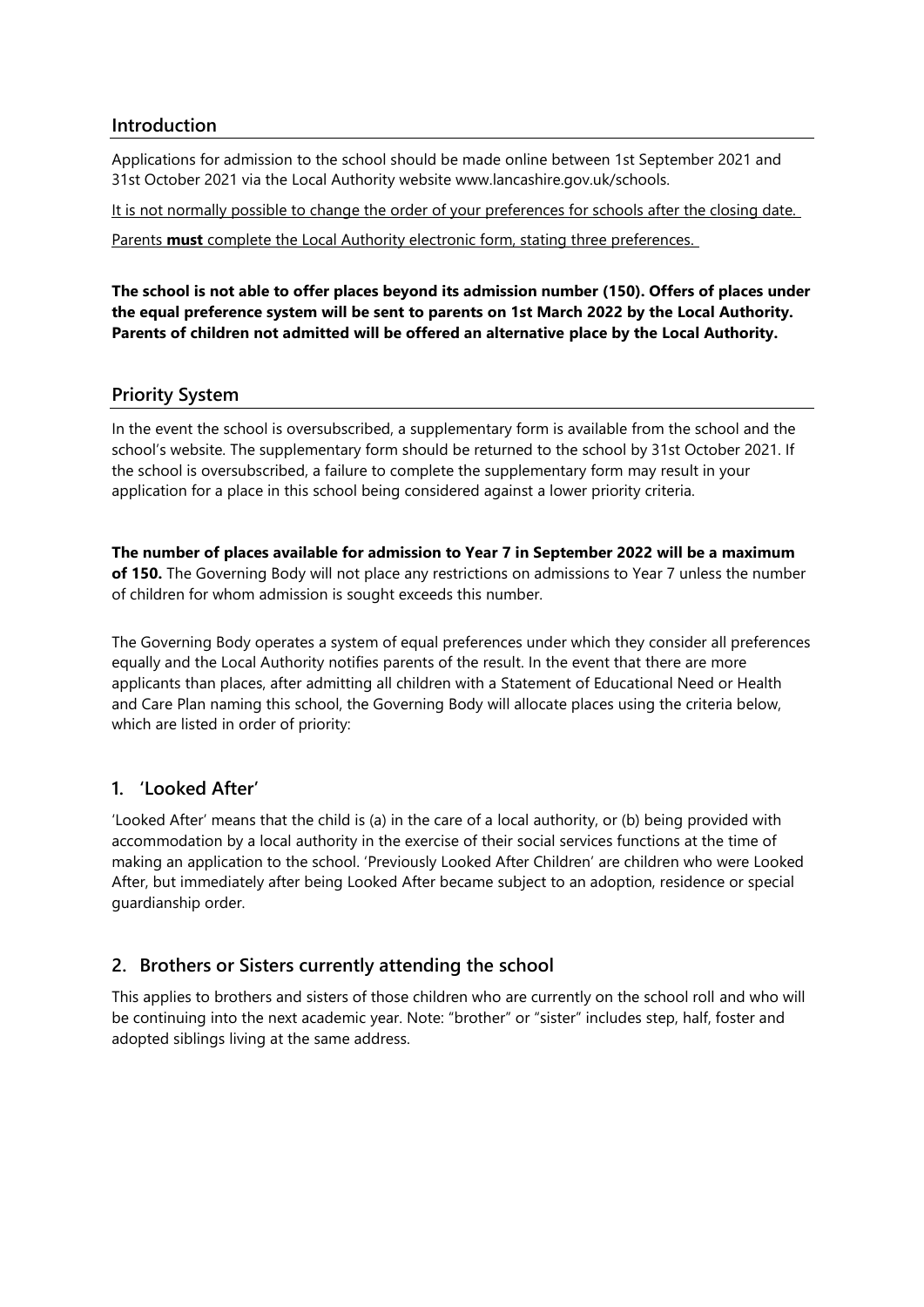# **3. Children of staff at the school**

This applies to all staff, full and part time, who are employed by this school on a permanent contract of employment with the Academy in either or both of the following circumstances:

a) where the member of staff has been employed at the school for two or more years at the time at which the application for admission to the school is made, and/or

b) the member of staff is recruited to fill a vacant post for which there is a demonstrable skill shortage.

#### **4. Geographical Priority Area**

The distance between the Ordnance Survey address points for the school and the home measured in a straight line will be used as the final determining factor, nearer addresses having priority over more distant ones. This address point is within the body of the property and usually located at its centre.

In the event that places remain unfulfilled after application of the criteria 1-4remaining places will be allocated according to the straight line distance from home to school, nearer addresses having priority over more distant ones.

Carnforth High School's geographical priority area is:

Parishes of Silverdale, Yealand Redmayne, Yealand Conyers, Warton, Priest Hutton, Borwick, Arkholme with Cawood, Whittington, Burrow with Burrow, Leck, Ireby, Tunstall, Cantsfield, Carnforth, Bolton-le-Sands, Over Kellet, Nether Kellet, Halton with Aughton, Gressingham, Claughton, Hornby with Farleton, Melling with Wrayton, Wennington, Roeburndale, Wray with Botton and Tatham.

#### **Admissions Information**

For the September 2021 intake, there were 570 applications (137 first preference, 190 second preference and 243 third preference) for 132 places.

*(If oversubscribed, numbers of children offered a place under the criteria 1-4 will be published)*

#### **Late Applications for Admission**

Where there are extenuating circumstances for an application being received after the last date for applications, and it is before the Governing Body has established their list of pupils to be admitted, then it will be considered alongside all the others.

Otherwise, applications which are received after the last date will be considered after all the others, and placed on the waiting list in order according to the criteria.

#### **Waiting List**

Where we have more applications than places, the admissions criteria will be used. Children who are not admitted will have their name placed on a waiting list. The names on this waiting list will be in the order resulting from the application of the admissions criteria. Since the date of application cannot be a criterion for the order of names on the waiting list, late applicants for the school will be slotted into the order according to the extent to which they meet the criteria. Thus it is possible for a child who moves into the area later to have a higher priority than one who has been on the waiting list for some time. If a place becomes available within the admission number, the child whose name is at the top of the list will be offered a place. This is not dependent on whether an appeal has been submitted. The waiting list will operate from the 31<sup>st</sup> December 2021.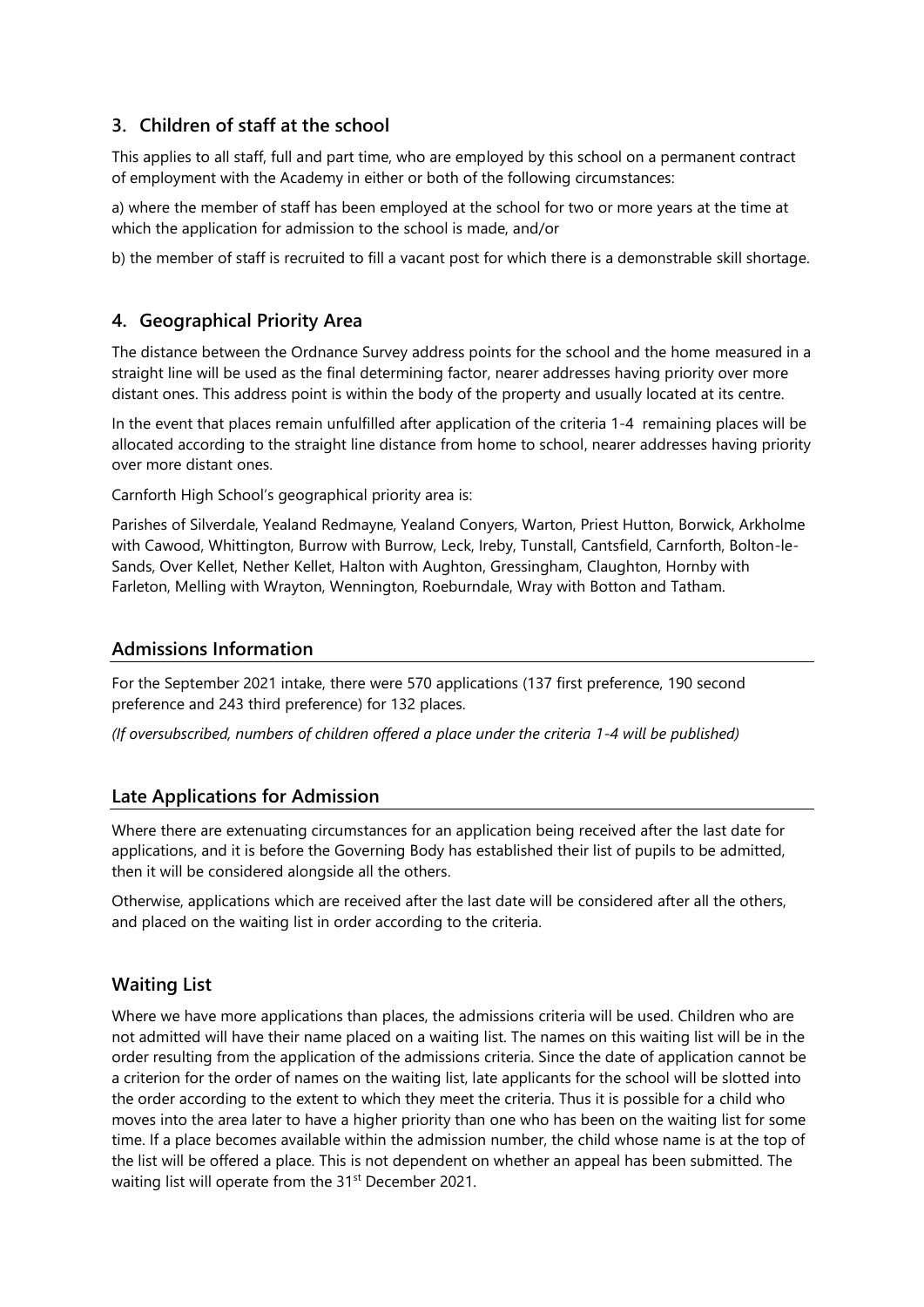#### **Address of Pupils**

The address used on the school's admission form must be the current one at the time of application, i.e. the family's main residence. If the address changes subsequently, the parents should notify the school. Where the parents live at different addresses, and there is shared parenting, the address used will normally be the one where the child wakes up for the majority of Monday to Friday mornings. If there is any doubt about this, then the address of the Child Benefit recipient will be used. Parents may be asked to show evidence of the claim that is being made for the address, e.g. identity cards of various sorts showing the child's address as the one claimed. Where there is dispute about the correct address to use, the Governing Body reserves the right to make enquiries of any relevant third parties, e.g. the child's GP, Council Tax Office, Electoral Registration Officer, utilities provider. For children of UK Service personnel and other Crown Servants returning to the area proof of the posting is all that is required.

#### **Non-routine Admissions**

It sometimes happens that a child needs to change school other than at the "normal" time; such admissions are known as non-routine admissions or in-year admissions. Parents wishing their child to attend this school should contact the Chairman of the Governors' Admissions Committee, c/o the School, in writing. They will be provided with an application form and Supplementary Form once they have a definite local address. The admissions committee will consider the application and if there is a place in the appropriate year group, then the Governing Body will arrange for the admission to take place. If there is no place, information about how to appeal against the refusal will be provided. Appeals for children moving into the area will not be considered until there is evidence of a permanent address, e.g. exchange of contracts or tenancy agreement with rent book.

Please note that you cannot re-apply for a place at a school within the same school year unless there has been relevant, significant and material change in the family circumstances.

#### **Appeals for Routine Admission**

Where the Governors are unable to offer a place because the school is oversubscribed parents have the right to appeal to an independent admission appeal panel set up under the School Standards and Framework Act, 1998, as amended by the Education Act, 2002. Parents will have the opportunity to submit their case to the Governors/Admissions Committee in writing and also to attend in order to present their case. **Parents/guardians should request an appeal form from the school and return it within 20 school days of receiving the letter refusing a place.** You will normally receive 14 days' notice of the place and time of the hearing.

Appeals which are received after the deadline will be slotted into the schedule where this is possible. There is no guarantee that this will happen and late appeals may be heard after the stipulated date at a second round of hearings. The schedule is subject to change depending upon the availability of appeal panel members, clerks, venues and the number of appeals for each school (which will vary year on year).

Please note that this right of appeal against the Governors' decision does not prevent you from making an appeal in respect of any other school.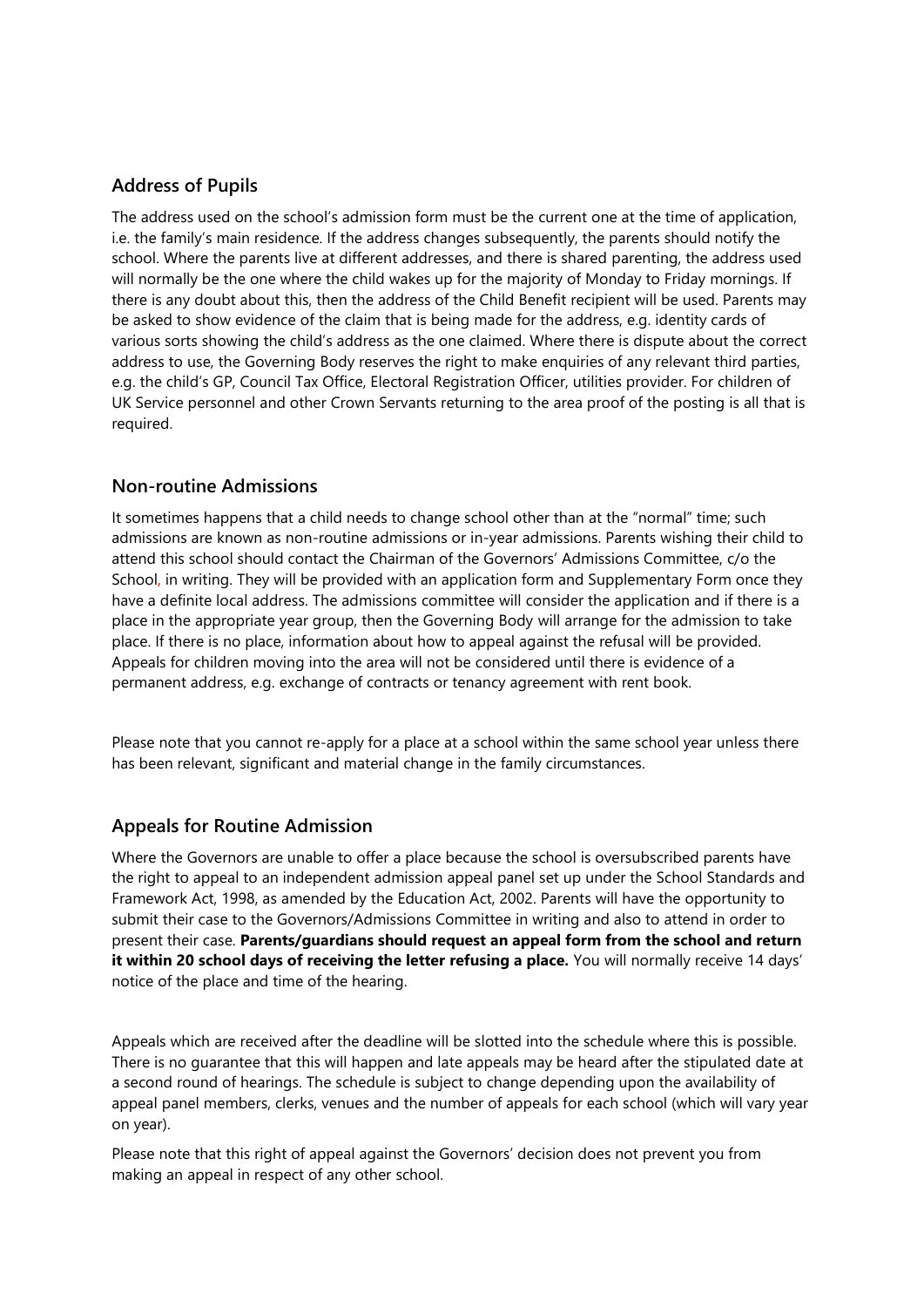## **Fraudulent Applications**

Where the Governing Body discovers that a child has been awarded a place as the result of an intentionally misleading application from a parent (for example a false claim to residence) which effectively denies a place to a child with a stronger claim, then the Governing Body is required to withdraw the offer of the place. The application will be considered afresh and a right of appeal offered if a place is refused.